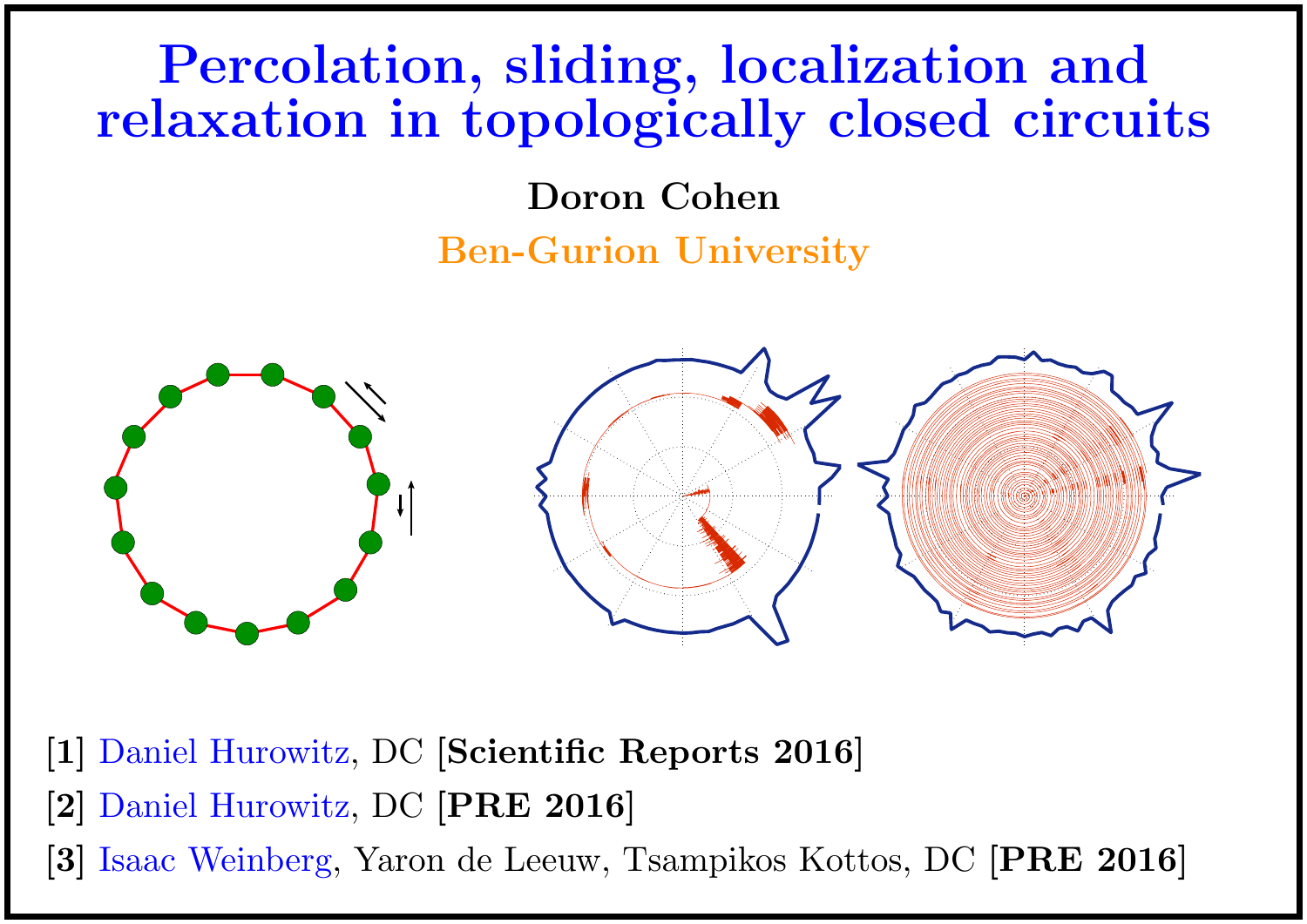# Types of random walk

Simple random walk, aka Brownian motion [Einstein] Strictly periodic lattice  $(a = 1)$ . All rates are equal  $(w)$ 

 $w$  (near-neighbor hopping)

# Random walk on a disordered lattice [1]

Random lattice. Symmetric transition rates  $w_n$ 

$$
P(w) \propto w^{\alpha - 1} \text{ (for small } w)
$$

$$
D = \left\langle \frac{1}{w} \right\rangle^{-1} = \text{conductivity}
$$

Non-percolating for  $\alpha < 1$ Percolation-like transition

Random walk in random environment [2] Rates allowed to be asymmetric:  $\omega_n \neq \omega_n$ Sub-diffusion for low bias [Sinai, Derrida,...] Sliding transition





[1] Alexander, Bernasconi, Schneider, Orbach, Rev. Mod. Phys. (1981).

[2] Bouchaud, Comtet, Georges, Doussal, Annals Phys. (1990).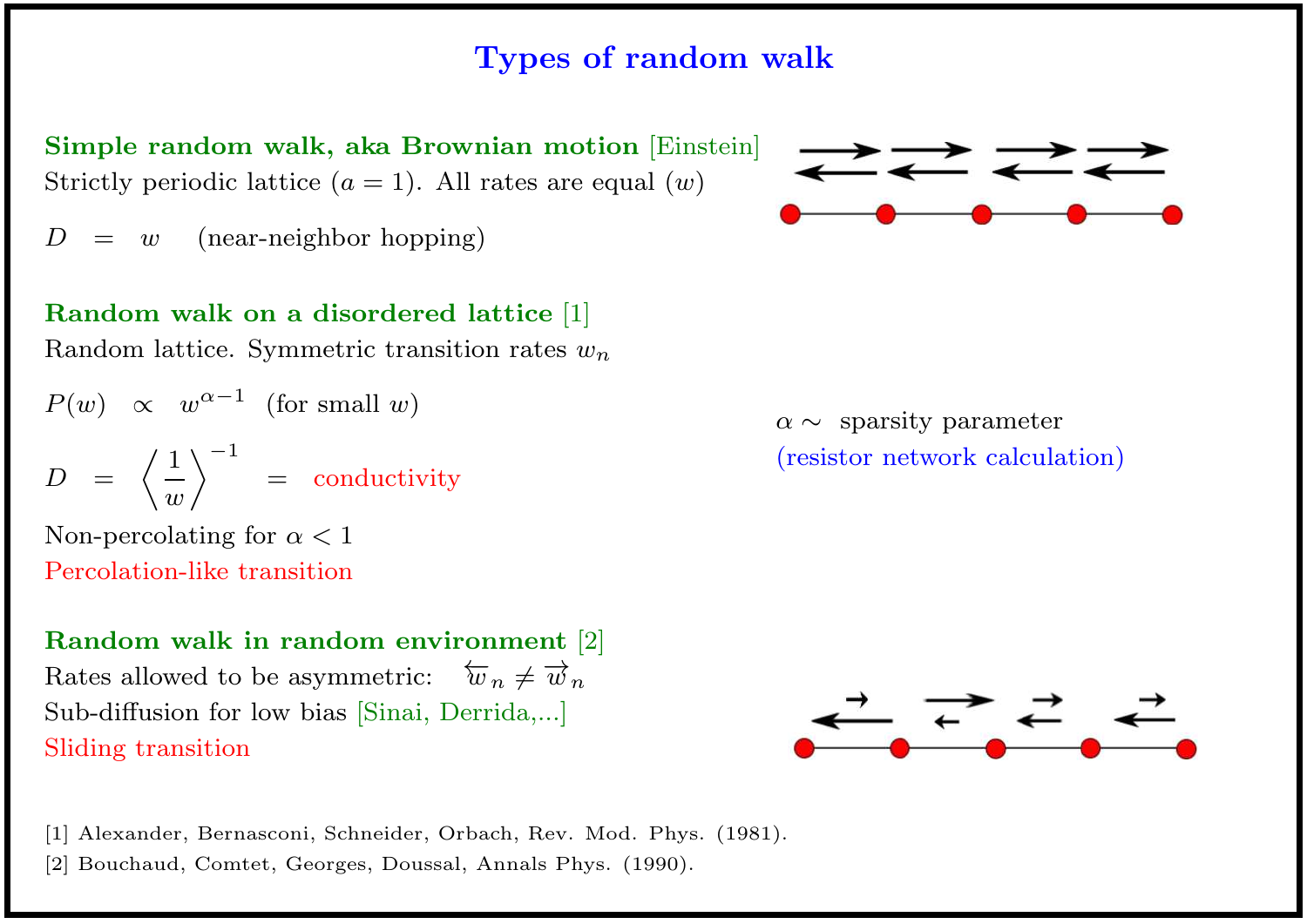## Definition of the model

#### Conservative rate equation

$$
\frac{d\bm{p}}{dt} = \bm{W}\bm{p}
$$

Rates allowed to be asymmetric  $\overrightarrow{w}_n/\overleftarrow{w}_n = e^{\mathcal{E}_n}$ 

Affinity:  $S_{\circlearrowleft} = \sum \mathcal{E}_n = Ns$ 

Stochastic field:  $\mathcal{E}_n = s + \varsigma_n$  where  $\varsigma_n \in [-\sigma, \sigma]$ 

Transition rates across  $n^{th}$  bond are  $w_n e^{\pm \mathcal{E}_n/2}$ 

Resistor network disorder:  $P(w) \propto w^{\alpha-1}$ 

How do spectral properties of W depend on  $(\alpha, \sigma, s)$ ?  $\alpha \sim$  sparasity,  $\sigma \sim$  field disorder,  $s \sim$  affinity



$$
\boldsymbol{W} = \begin{bmatrix} -\gamma_1 & w_{1,2} & 0 & \dots \\ w_{2,1} & -\gamma_2 & w_{2,3} & \dots \\ 0 & w_{3,2} & -\gamma_3 & \dots \\ \dots & \dots & \dots & \dots \end{bmatrix}
$$

Sum of elements in each column is zero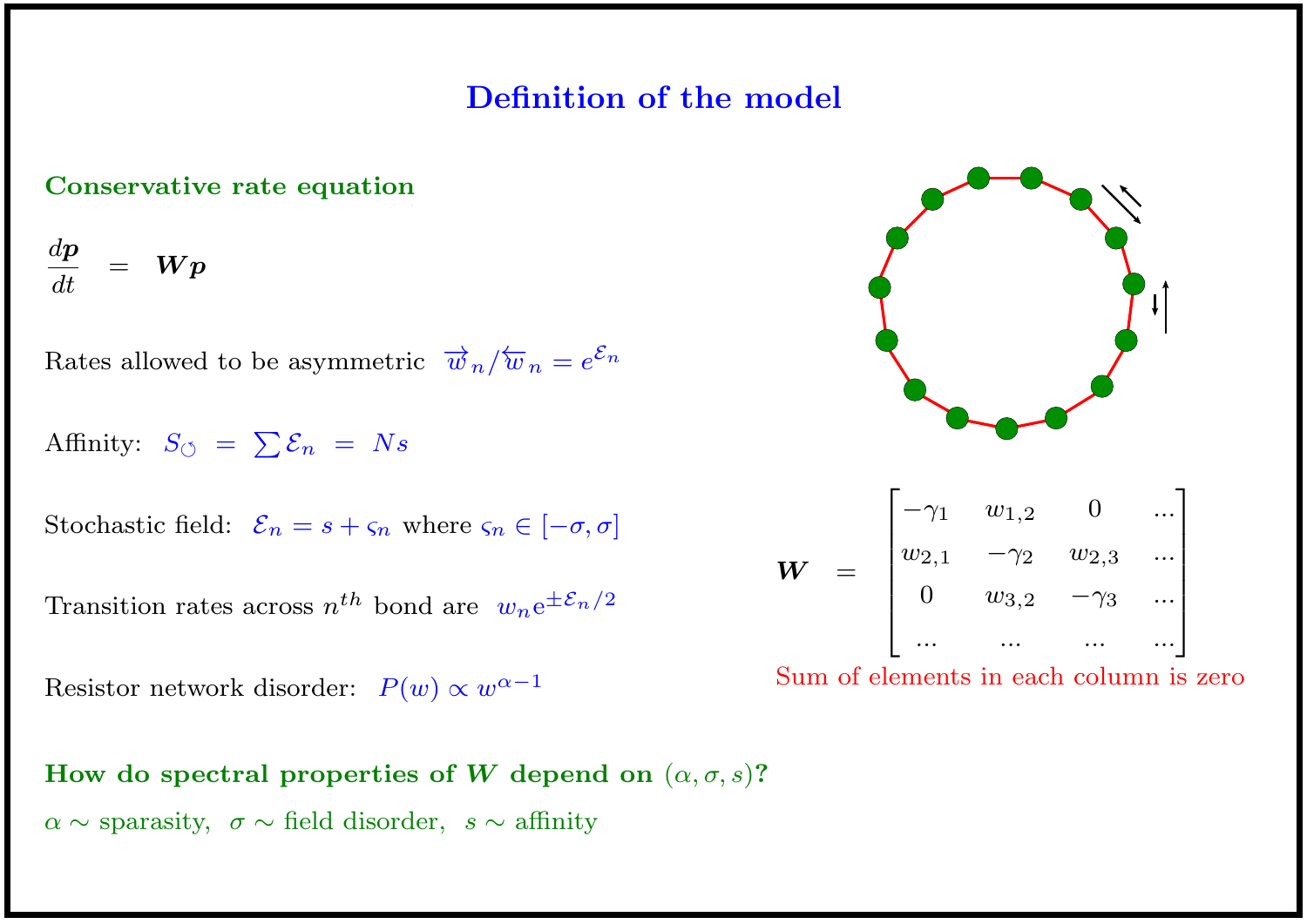## Related models

#### Vortex depinning in type II superconductors  $(s =$  applied transverse magnetic field)

- Hatano, Nelson, PRL (1996), PRB (1997).
- Shnerb, Nelson, PRL (1998).
- Follow ups: Brouwer, Silvestrov, Beenakker, PRB (1997). Goldsheid, Khoruzhenko, PRL (1998). Feinberg, Zee, PRE (1999). Molinari, Linear Algebra and its Applications (2008).

#### Pulling pinned polymers, DNA denaturation  $(s =$  pulling force)

• Lubensky, Nelson, PRL (2000), PRE (2002).

#### Population biology ( $s =$  convective flow of bacteria relative to the nutrients)

- Nelson, Shnerb, PRE (1998).
- Dahmen, Nelson, Shnerb, Springer (1999).

#### Molecular motors  $(s =$  affinity of chemical cycle)

- Fisher, Kolomeisky, PNAS (1999).
- Rief et al, PNAS (2000).
- Kafri, Lubensky, Nelson, Biophysical Journal (2004), PRE (2005).

Non of the above concern relaxation modes of a conservative systems! Implications of the percolation and sliding transitions on relaxation modes of the ring?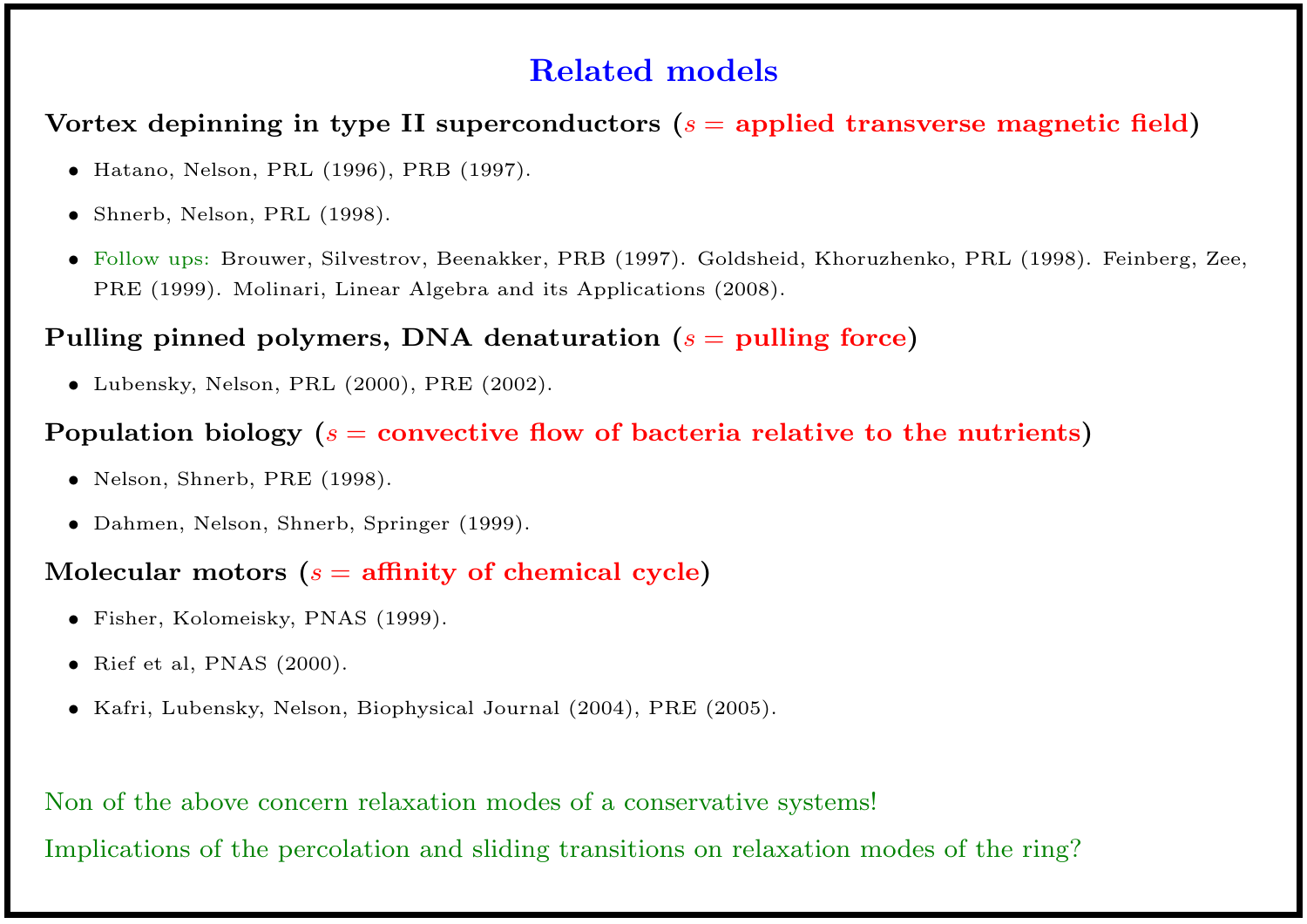## The spectrum of W



- Due to conservativity  $\lambda_0 = 0$
- The other eigenvalues are  $\{-\lambda_k\}$
- Complex bubble for  $s > s_c$
- Complexity saturation for  $s \gg s_{\infty}$
- Implication of the percolation transition?
- Implication of the sliding transition?

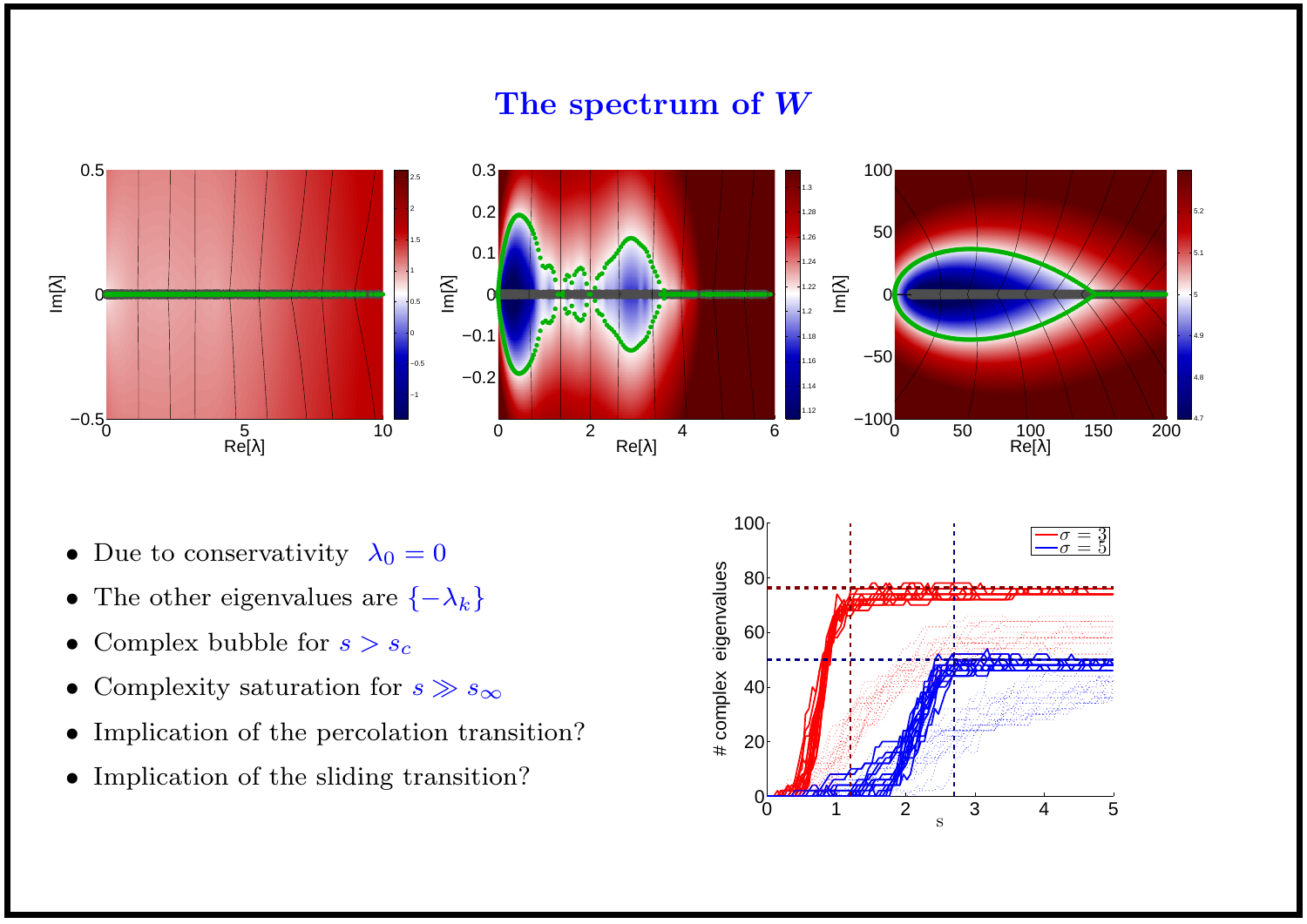# The complexity threshold (aka delocalization transition)

Naive expectation is  $S_c = N s_1$  for  $\alpha > 1$  and  $S_c = \infty$  otherwise.

| Type of disorder | Parameters                   |              | $S_c$ for large N         | Remarks                                      |
|------------------|------------------------------|--------------|---------------------------|----------------------------------------------|
| Resistor-network | $\alpha < \frac{1}{2}$       | $\sigma = 0$ | $S_c=\infty$              | non-percolating ("disconnected ring")        |
| Resistor-network | $\frac{1}{2} < \alpha \ll 1$ | $\sigma = 0$ | $S_c \sim \mathcal{O}(1)$ | residual percolation ("weak link")           |
| Resistor-network | $\alpha > 1$                 | $\sigma = 0$ | $S_c \propto 1/\sqrt{N}$  | percolating (conductivity $w_{\infty} > 0$ ) |
| Stochastic field | $\alpha > \frac{1}{2}$       | $\sigma > 0$ | $S_c \approx N s_{1/2}$   | lower than sliding threshold at $Ns_1$       |



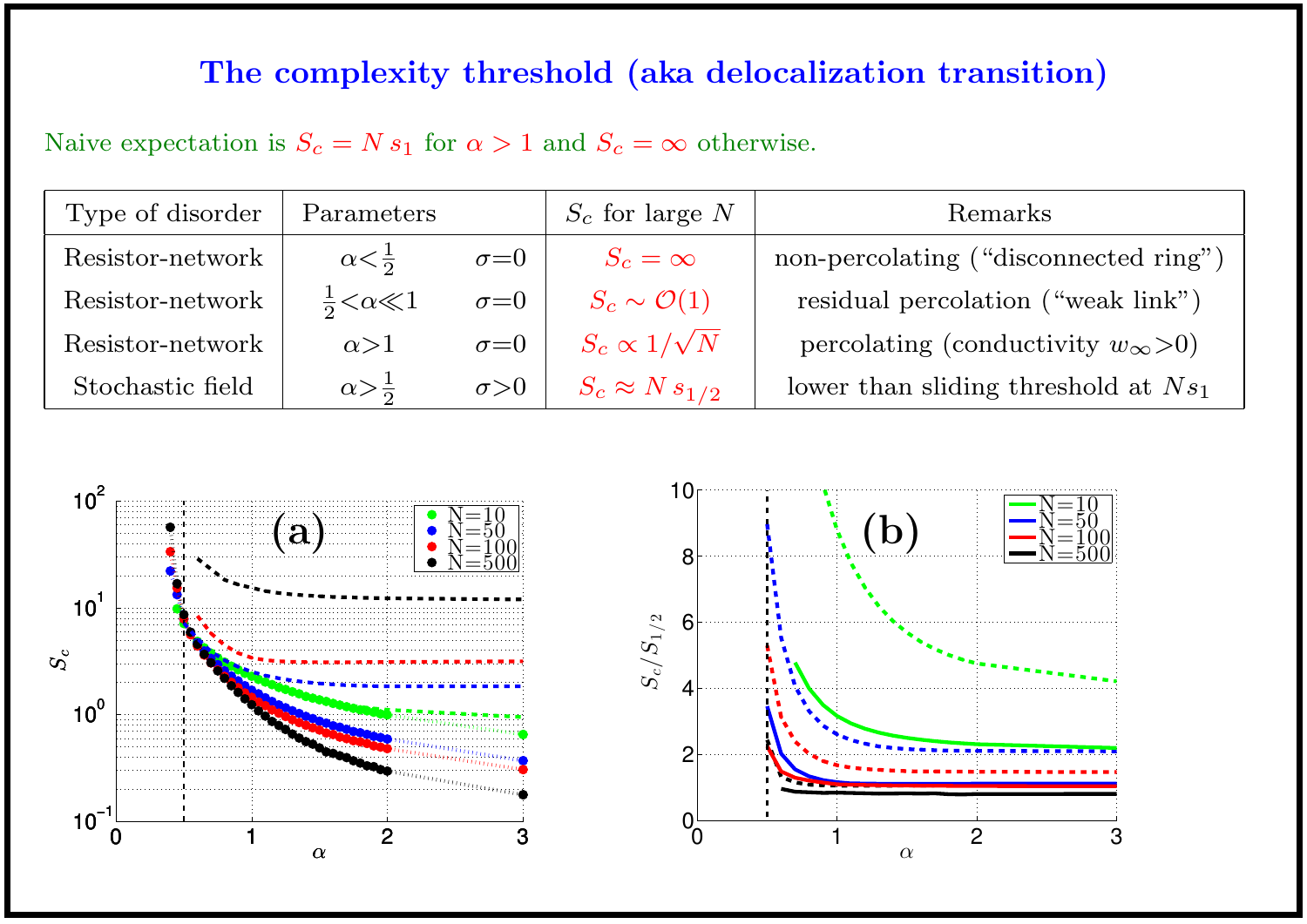#### The relaxation rate

Considering a ring of length  $L = Na$  we define  $\Gamma \equiv \text{Re}[\lambda_1]$ 



From the analysis of the spectrum we deduce:

$$
L^{-2} \qquad \qquad \text{for } s > s_2
$$

 $\overline{\mathcal{L}}$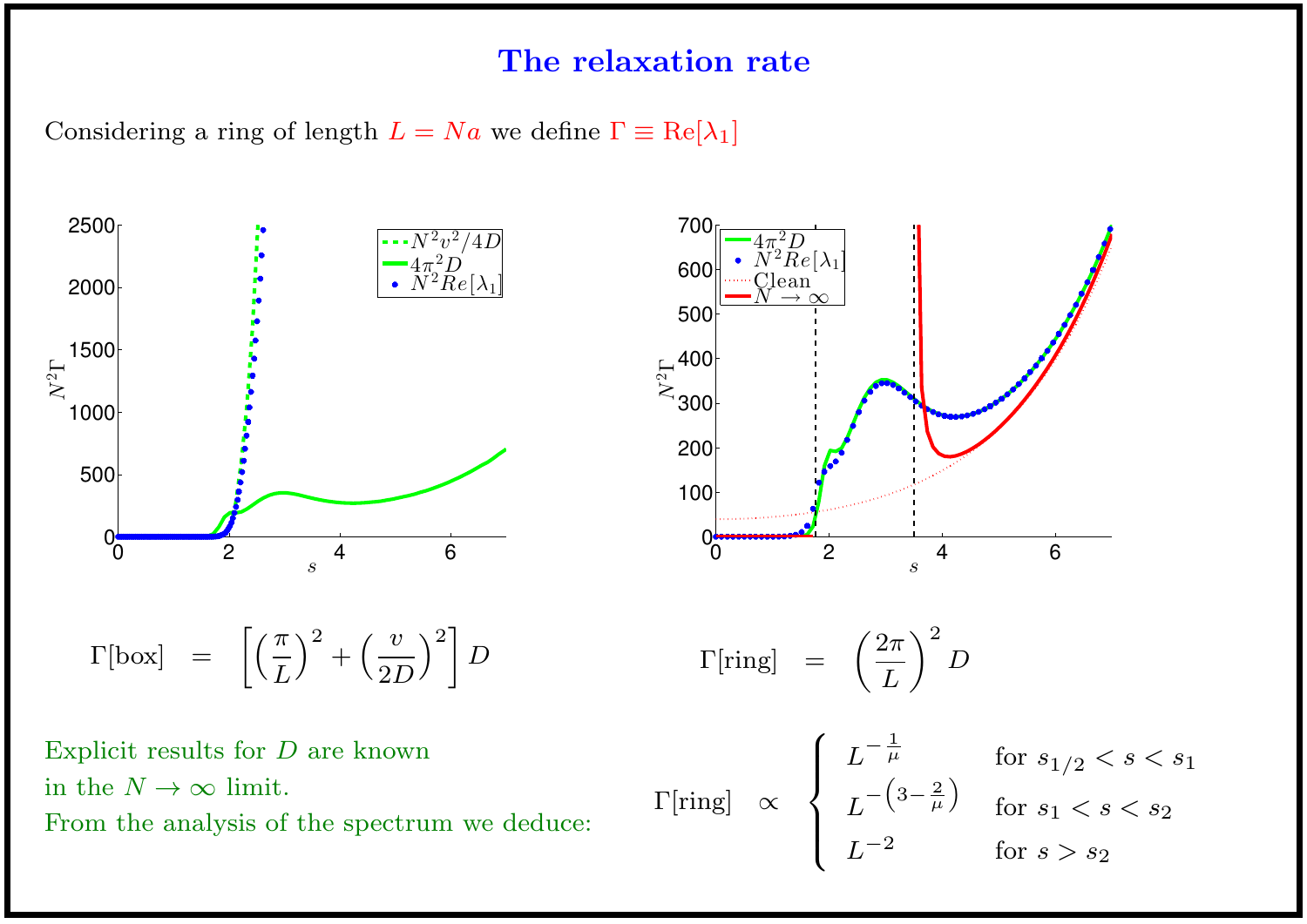# The characteristic equation

We are looking for the eigenvalues  $\{-\lambda_k\}$  of the matrix  $\boldsymbol{W}$ . The characteristic polynomial is:

$$
\det(z + \mathbf{W}) = \det(z + \tilde{\mathbf{W}}) = \det(z + \mathbf{H}) - 2\left[\cosh\left(\frac{S_{\circlearrowleft}}{2}\right) - 1\right] \prod_{n=1}^{N} (-w_n)
$$

$$
W = \text{diagonal}\left\{-\gamma_n(s)\right\} + \text{offdiagonal}\left\{w_n e^{\pm \frac{\mathcal{E}_n}{2}}\right\} \qquad \qquad \mathcal{E}_n = s + \varsigma_n
$$

$$
\tilde{\mathbf{W}} = \text{diagonal}\left\{-\gamma_n(s)\right\} + \text{offdiagonal}\left\{w_n e^{\pm \frac{S_{\circlearrowleft}}{2N}}\right\} \n\mathbf{H} = \text{diagonal}\left\{-\gamma_n(s)\right\} + \text{offdiagonal}\left\{w_n\right\} \sim \text{diagonal}\left\{-\epsilon_k(s)\right\}
$$

The characteristic equation:  
\n
$$
\prod_{k} (z - \epsilon_{k}(s)) = 2 \left[ \cosh \left( \frac{Ns}{2} \right) - 1 \right] (-\overline{w})^{N}
$$

**The electrostatic version:** 
$$
\Psi(z) = \Psi(0)
$$
 RHS is  $\Psi(0)$  because  $\lambda_0 = 0$  is in the spectrum.

$$
\Psi(z) \equiv \sum_{k} \ln (z - \epsilon_k(s)) \equiv V(x, y) + iA(x, y)
$$

$$
\Psi(z)=\Psi(0)
$$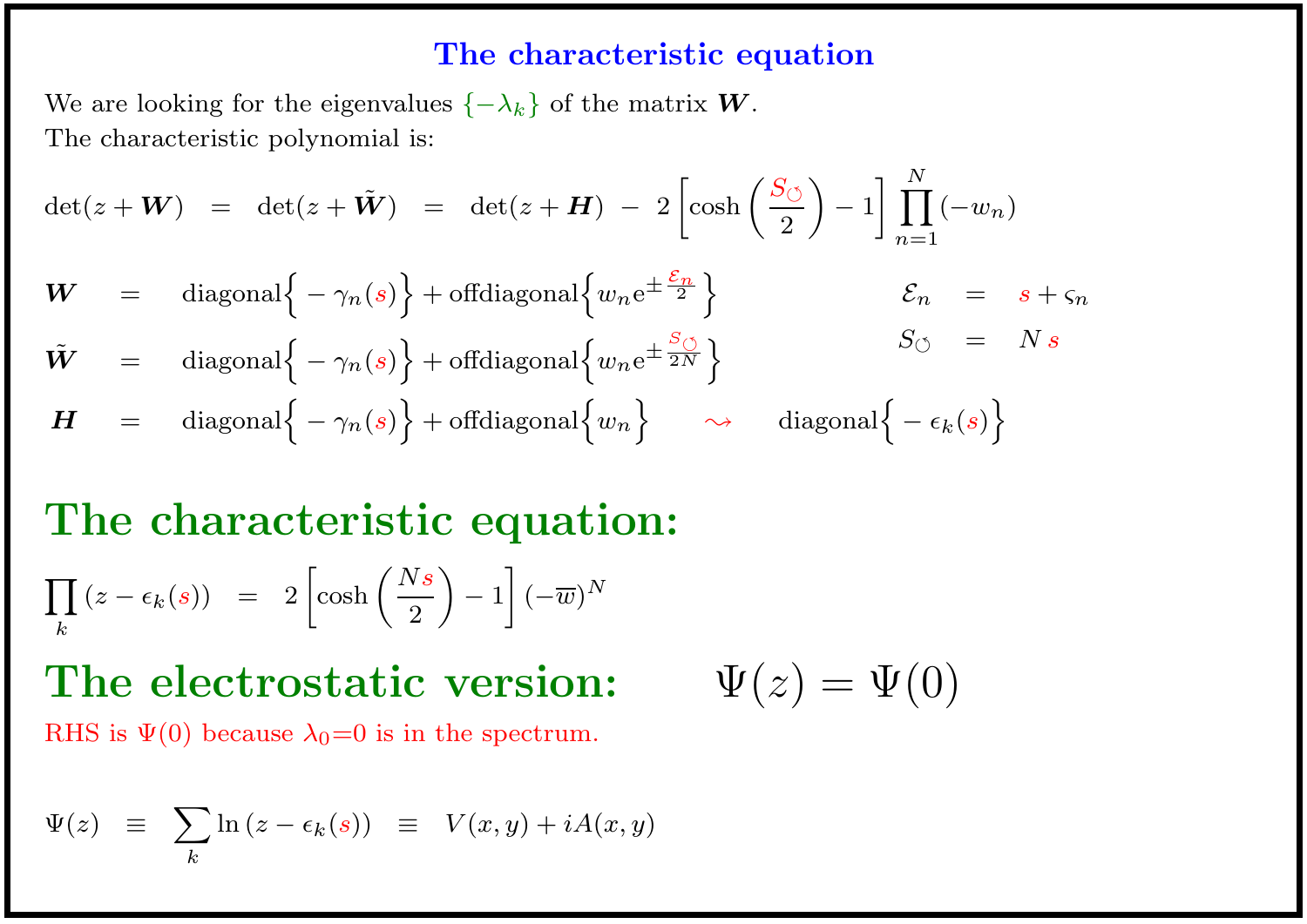## The electrostatic picture

The complex potential:  $\Psi$ 

$$
\Psi(z) = \sum_{k} \ln(z - \epsilon_k) = V(x, y) + iA(x, y)
$$

$$
V(x, y) = V(0) \qquad A(x, y) = 2\pi * \text{integer}
$$

Characteristic equation: V



 $\epsilon$ 

 $s < s_c$  subsets the set of  $s_c < s < s_\infty$  set of  $s > s_\infty$ 

 $\epsilon$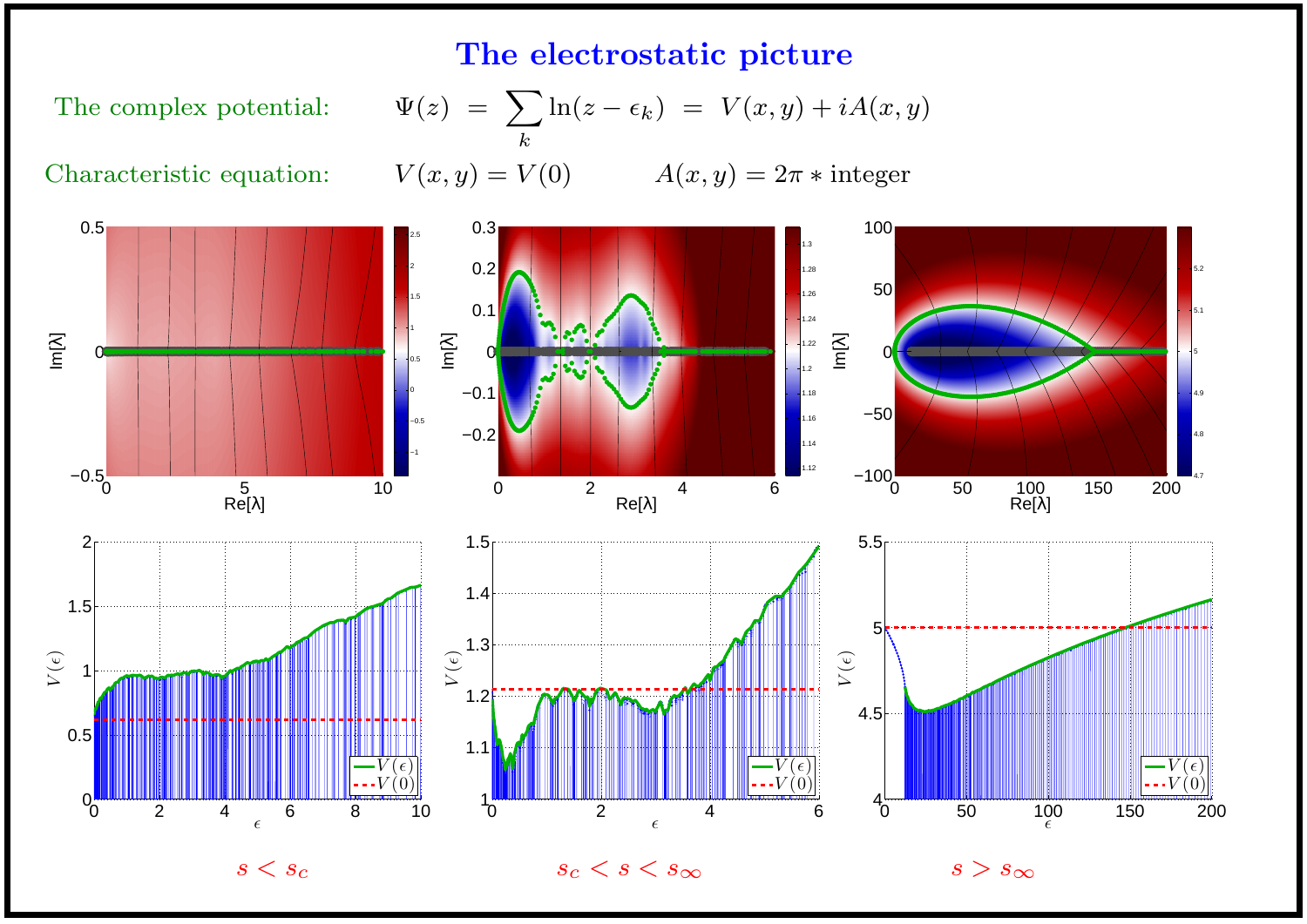#### The formation of a complex bubble

The  $\lambda$  spectrum is real if  $V(\epsilon) > V(0)$ . The characteristic equation is  $V(\epsilon) = V(0)$ leading to  $\lambda_k \sim \epsilon_k$ 

$$
V(\epsilon) = \int \ln(|\epsilon - \epsilon'|)\rho(\epsilon')d\epsilon' \sim \text{ inverse localization length}
$$

- For Anderson problem  $V(\epsilon)$  diverges at the band edge
- For Debye model  $V(\epsilon)$  goes to zero at the band edge
- A conservative  $H$  is formally like Debye model
- As the affinity is increased the conservativity of  $H$  is spoiled.

In non-conservative models [Hatano, Nelson, Shnerb]:

- The characteristic equation is  $V(\epsilon) = f(s)$  with  $f(s) \neq V(0)$
- A complex bubble appears in the middle of the spectrum, where  $V(\epsilon)$  is small

Charge density:  $\rho(\epsilon) \equiv \sum$ k  $\delta(\epsilon - \epsilon_k(s))$ 

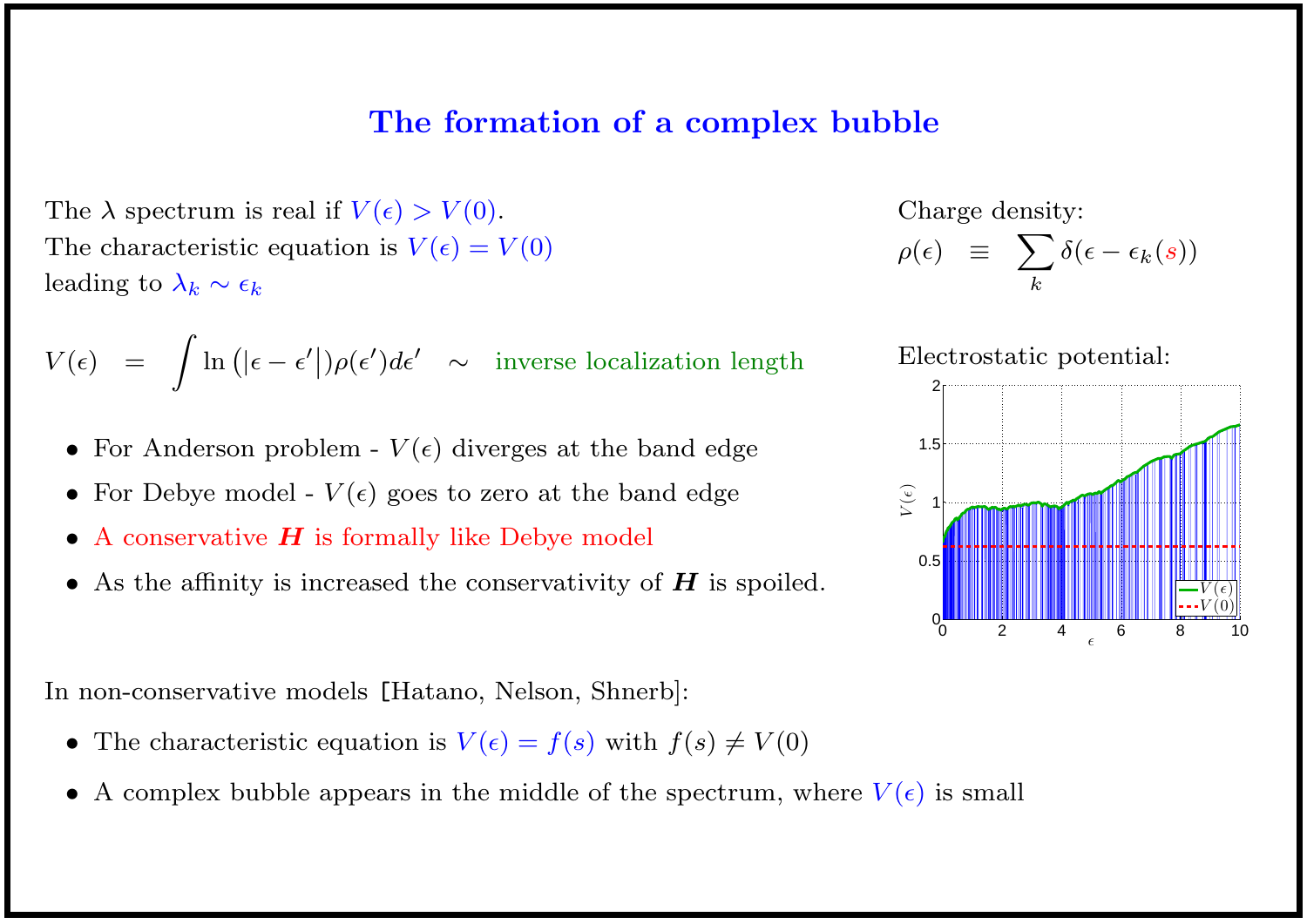#### Digression - Debye vs Anderson localization

The inverse localization length based on Halperin [PhysRev 1965] and Thouless relation:

$$
V(\epsilon) = \left(\frac{\text{Var}(v_n)}{2w_0^2}\right)^{1/3} \mathcal{K}\left[\left(2\frac{[\text{Var}(v_n)]^2}{w_0}\right)^{-1/3} \epsilon\right]
$$

Born approximation:

$$
V(\epsilon) \approx \frac{1}{8} \left[ \frac{\text{Var}(v_n)}{w_0^2} \right] \left( \frac{\epsilon}{w_0} \right)^{-1}
$$



We have established a duality that relates Debye localization to weak diagonal disorder:

$$
V(\epsilon) = \left(\frac{1}{2} \left[w_{\infty}^2 \text{Var}\left(\frac{1}{w_n}\right)\right] \left(\frac{\epsilon}{w_{\infty}}\right)^2\right)^{\frac{1}{3}} \mathcal{K}\left[\left(2 \left[w_{\infty}^2 \text{Var}\left(\frac{1}{w_n}\right)\right]^2 \left(\frac{\epsilon}{w_{\infty}}\right)\right)^{-\frac{1}{3}}\right]
$$

Dual Born approximation:

$$
V(\epsilon) \approx \frac{1}{8} \left[ w_{\infty}^2 \text{Var}\left(\frac{1}{w_n}\right) \right] \left(\frac{\epsilon}{w_{\infty}}\right)
$$

 $w_{\infty} =$  conductivity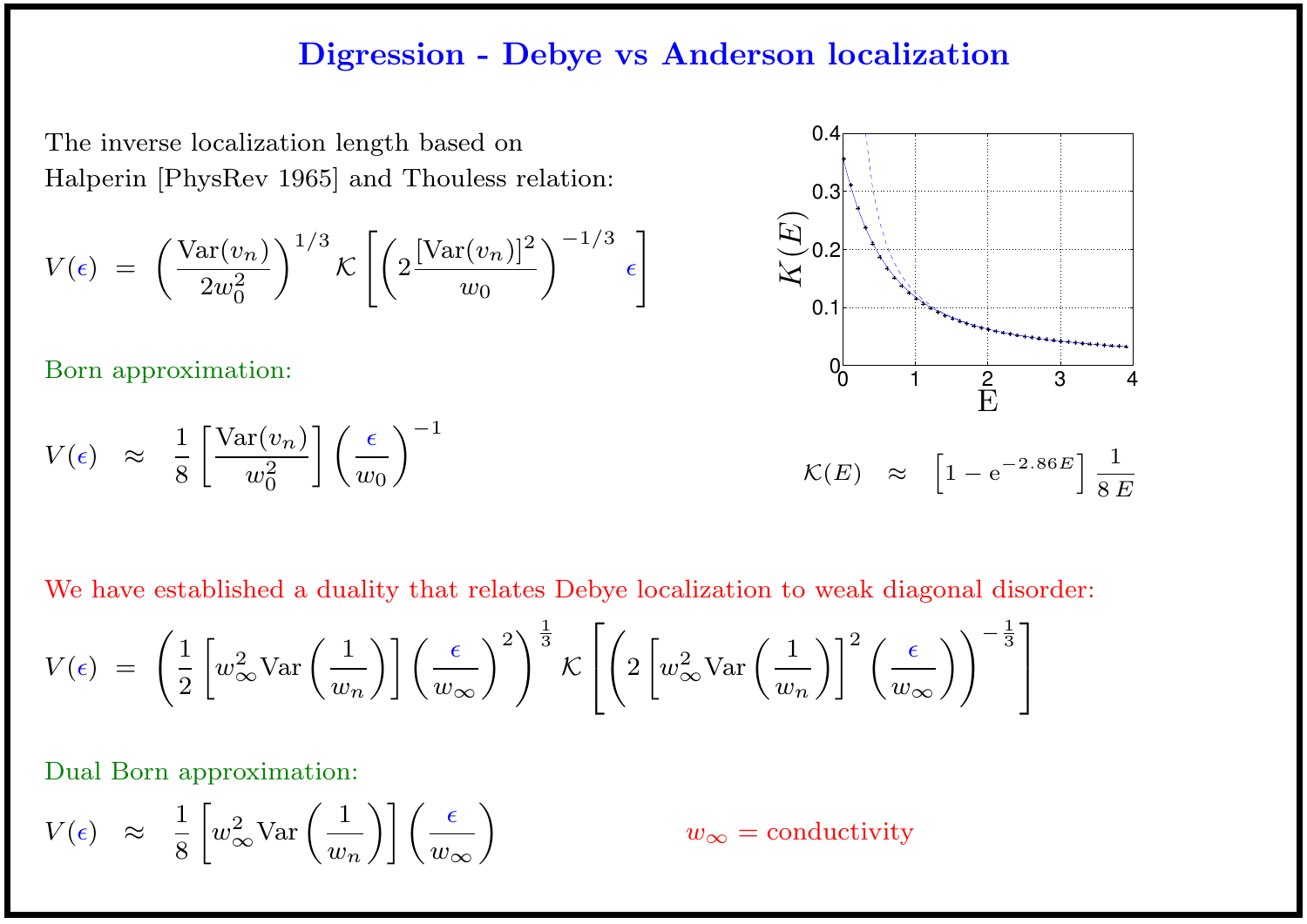## The determination of  $s_c$

In the absence of disorder we have a band. The band floor is  $\epsilon_s$  = 2  $[\cosh(s/2) - 1]$ 

For sparse disorder there are out-of-band impurities.

For full disorder if  $s < s_{\infty}$  we have by def  $\epsilon_s = 0$ . Accordingly  $\rho(\epsilon) = \epsilon^{\mu-1}$  (for small  $\epsilon$ ) [ $\mu$  depends on s] We define  $s_{\infty}$  as the value of s for which  $\mu = \infty$ 

The threshold  $s_c$  is determined respectively from the conditions  $V(\epsilon_s) < V(0)$  or  $V'(0) < 0$ 

$$
V(\epsilon) = \int \ln \left( |\epsilon - \epsilon'| \right) \rho(\epsilon') d\epsilon'
$$
  

$$
V'(\epsilon \to 0) \approx \frac{\epsilon^{\mu - 1}}{\epsilon_c^{\mu}} \pi \mu \cot(\pi \mu)
$$

The derivative changes sign from positive to negative at  $\mu = 1/2$ . We define  $s_{1/2}$  as the value of s for which  $\mu = 1/2$ For full disorder we make the identification  $s_c = s_{1/2}$ .

Charge density:

$$
\rho(\epsilon) \equiv \sum_{k} \delta(\epsilon - \epsilon_{k}(s))
$$

Electrostatic potential:

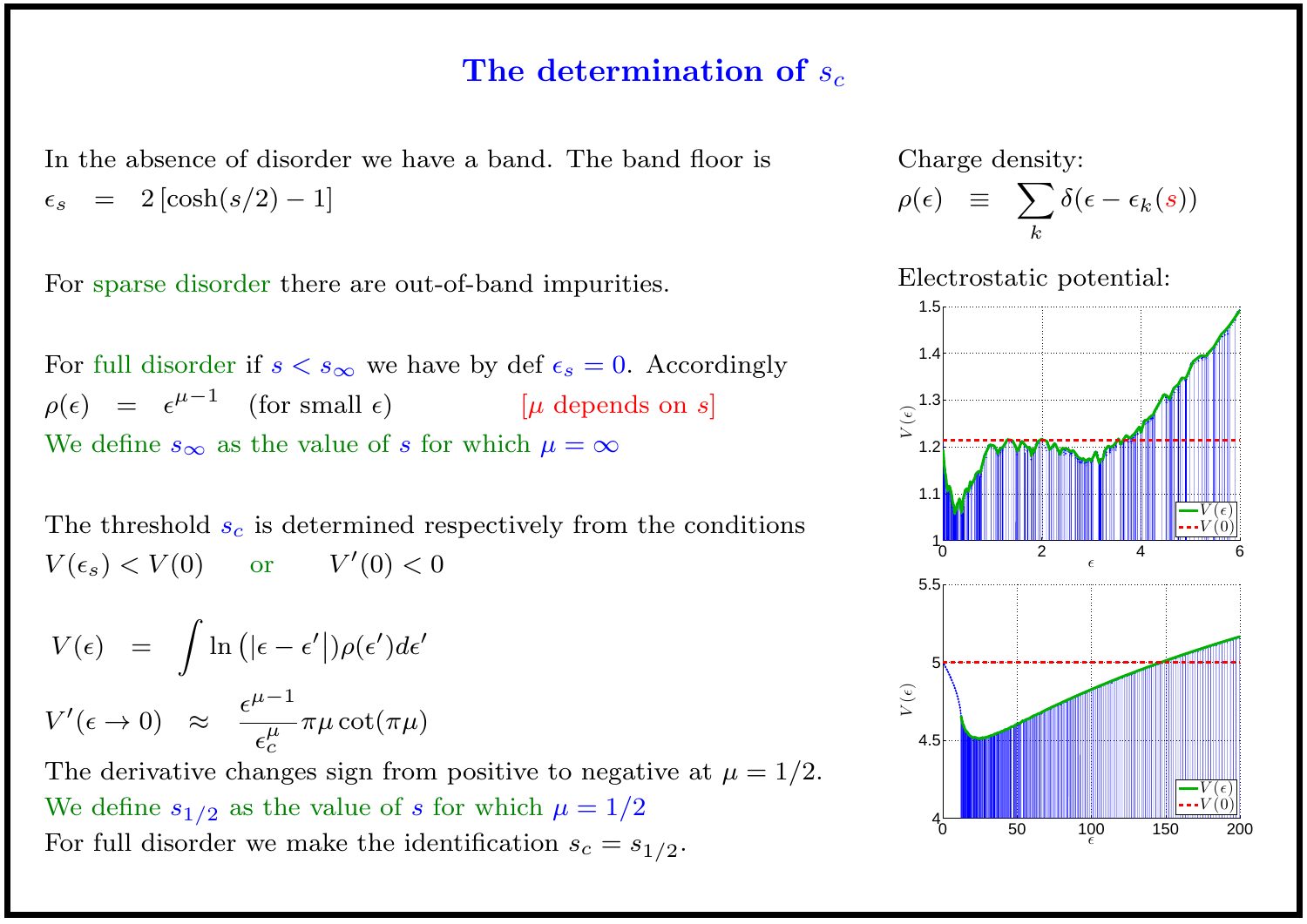#### Digression - the determination of  $\mu$

The thresholds  $s_{\mu}$  are defined from  $\left\langle e^{-\mu \mathcal{E}}\right\rangle \equiv e^{-(s-s_{\mu})\mu}$ 

For an infinite chain:

 $D = 0$  for  $s < s_{1/2}$ ,  $v=0$  for  $s < s_1$ .

For Gaussian disorder:  $\quad s_{\mu} \; = \;$ 1 2  $\sigma^2\mu$ For Box disorder:  $\quad s_{\mu} \: = \:$ 1  $\mu$  $\ln \left( \frac{\sinh(\sigma \mu)}{\sigma} \right)$  $\sigma \mu$  $\setminus$ 

In the latter case note that  $s_{\infty} = \sigma$ .

With a given s we associate  $\mu$  such that  $s = s_{\mu}$ . This  $\mu$  is reflected in the time dependent spreading  $x \sim t^{\mu}$ Correspondingly it is reflected in the density of eigenvalues:  $\rho(\epsilon) \;\;\propto\;\;\epsilon^{\mu-1}$ (for small  $\epsilon$ ) For  $s > s_{\infty}$  a gap is opened.

#### Resistor network disorder

Ientical bonds means  $\alpha = \infty$ . Otherwise we have  $\mu(s) < \alpha < \infty$ .

$$
\mu = \frac{\alpha}{1+\alpha} \quad \text{for } \alpha < 1, s = \sigma = 0
$$
  

$$
\mu = \frac{1}{2} \quad \text{for } \alpha > 1, s = \sigma = 0
$$
  

$$
\mu = \alpha \quad \text{adding large } s
$$

With field disorder  $(\sigma > 0)$ :

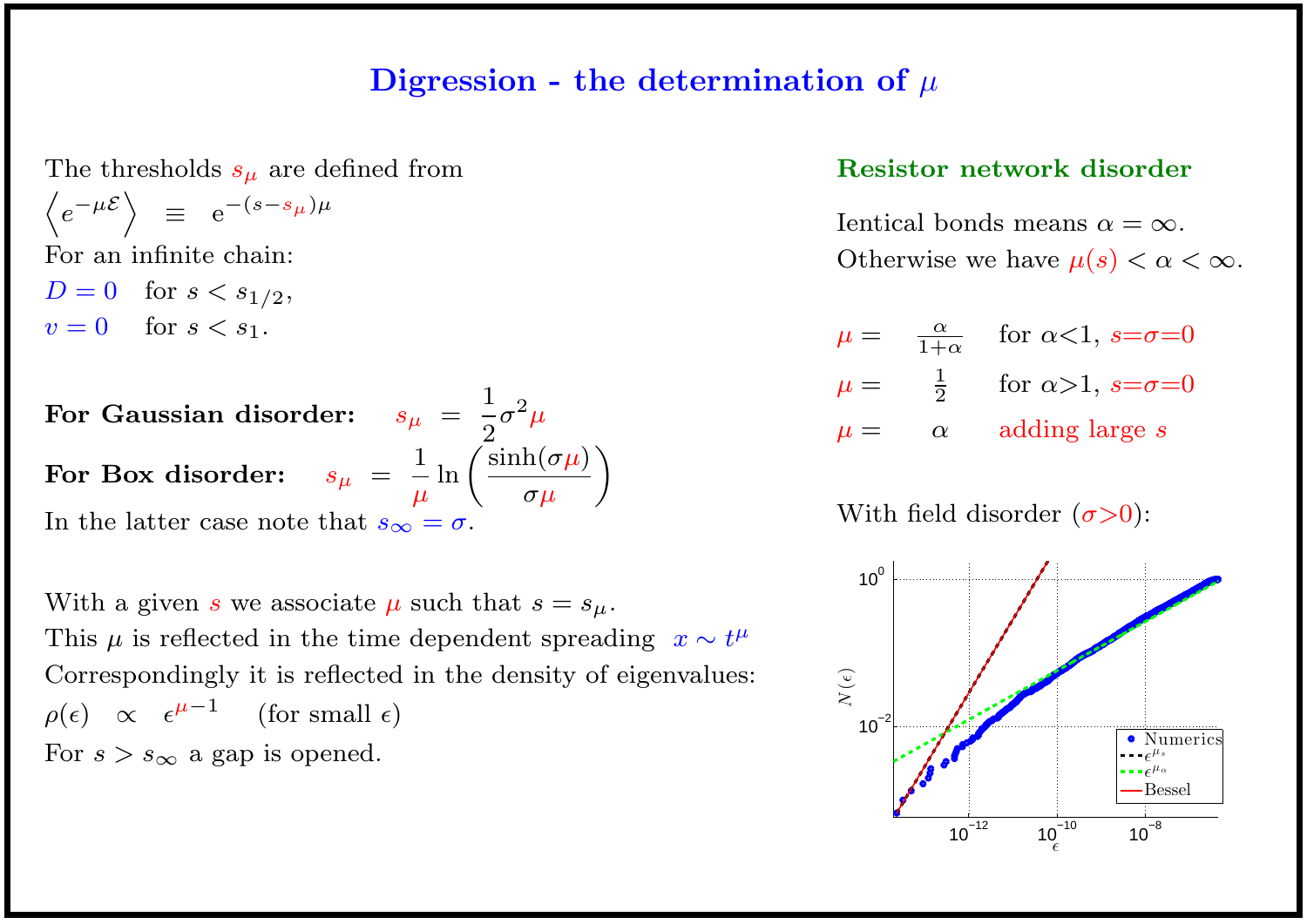#### Digression - ring with a weak link

Using transfer matrix methods we find the characteristic equation in the continuum limit

$$
\cos(k) - \frac{1}{g} \frac{k^2 + \left(\frac{S_{\circlearrowleft}}{2}\right)^2}{2k} \sin(k) = \cosh\left(\frac{S_{\circlearrowleft}}{2}\right)\right)
$$
  

$$
k^2 = (L^2/D)z - (S_{\circlearrowleft}/2)^2
$$
  

$$
g = (D_1/a)/(D_0/L)
$$

We have taken above the limit  $a \to 0$ , keeping  $(L, g, S_{\circlearrowleft})$  constant.

The threshold  $S_c$  is the solution of

$$
\frac{S_{\circlearrowleft}}{2g} \;\; = \;\; \cosh \left[ \frac{S_{\circlearrowleft}}{2} \right] \right]
$$

We can identify the electrostatic potential as  $V(\epsilon) = \ln[2(LHS - 1)] = \sum$ ∞  $\ln |\epsilon - \epsilon_k|$ 

 $k=1$ 





Plot of the electrostatic potential along the real axis  $(z = \epsilon)$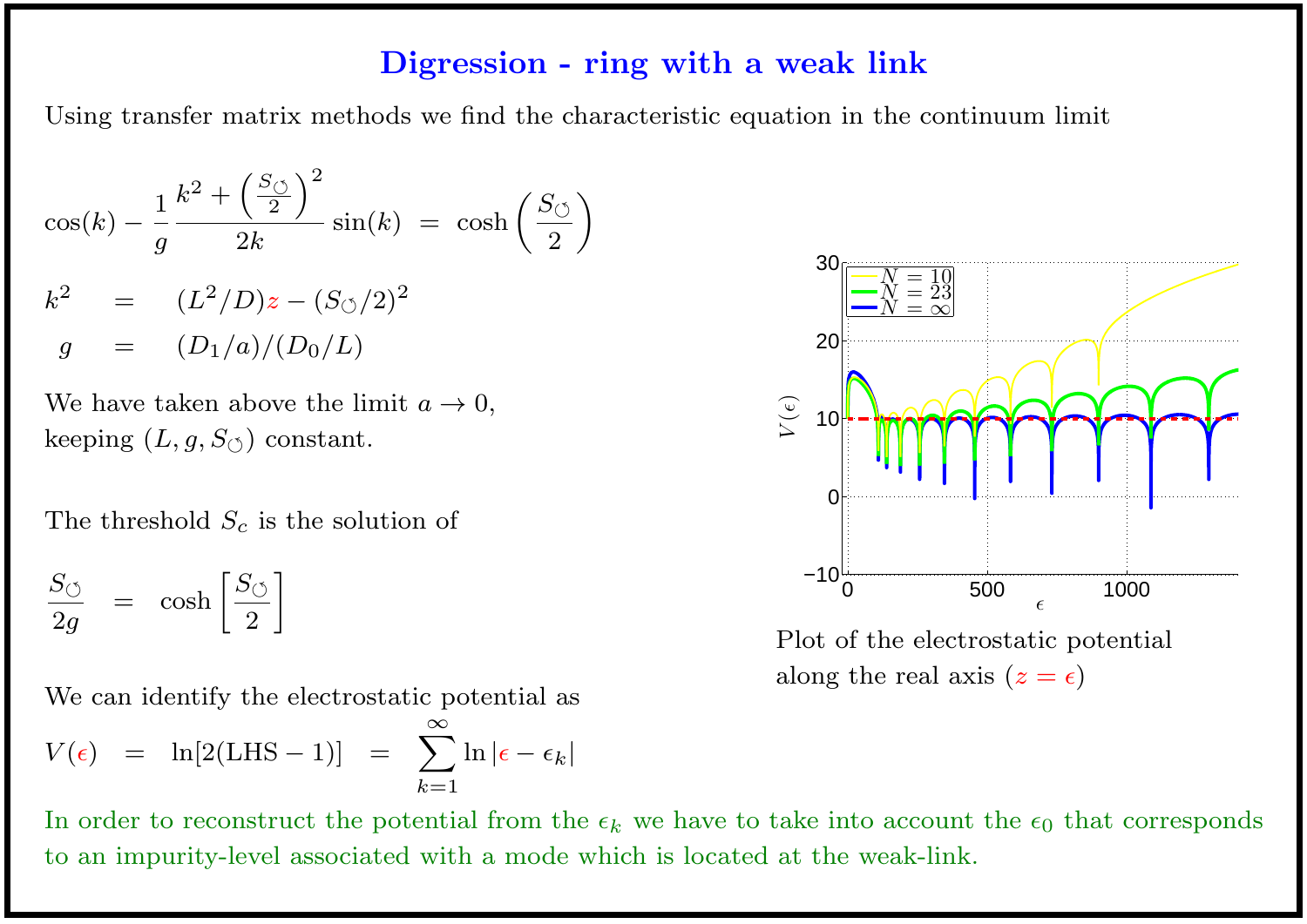## Complexity saturation

The cutoff frequency  $\epsilon_c$  of the complex bubble is determined by the characteristic equation

$$
\sum_{k} \ln |\epsilon - \epsilon_{k}(s)| = \ln \left\{ 2 \left[ \cosh \left( \frac{Ns}{2} \right) - 1 \right] \right\}
$$

We can solve it easily for  $s \gg s_{\infty}$ 

$$
\epsilon_k(s) \mapsto \gamma_n \approx w_n e^{\mathcal{E}_n/2}
$$
  
\n
$$
\epsilon_n(s) = w_n e^{(s+\varsigma_n)/2} \qquad \varsigma_n \in [-\sigma, +\sigma]
$$
  
\n
$$
\epsilon_c(s) \equiv \bar{w} e^{(s+\sigma_c)/2}
$$

The characteristic equation takes the form

$$
\frac{1}{N} \sum_{n} \ln \left| \bar{w} e^{(s+\sigma_c)/2} - w_n e^{(s+\varsigma_n)/2} \right| = \frac{s}{2}
$$

We get an s independent equation for  $\sigma_c$ 

$$
\overline{\ln\left[\ \bar{w} \ \mathrm{e}^{\sigma_c/2} \ - \ w \ \mathrm{e}^{\varsigma/2} \ \right]} \ = \ 0
$$